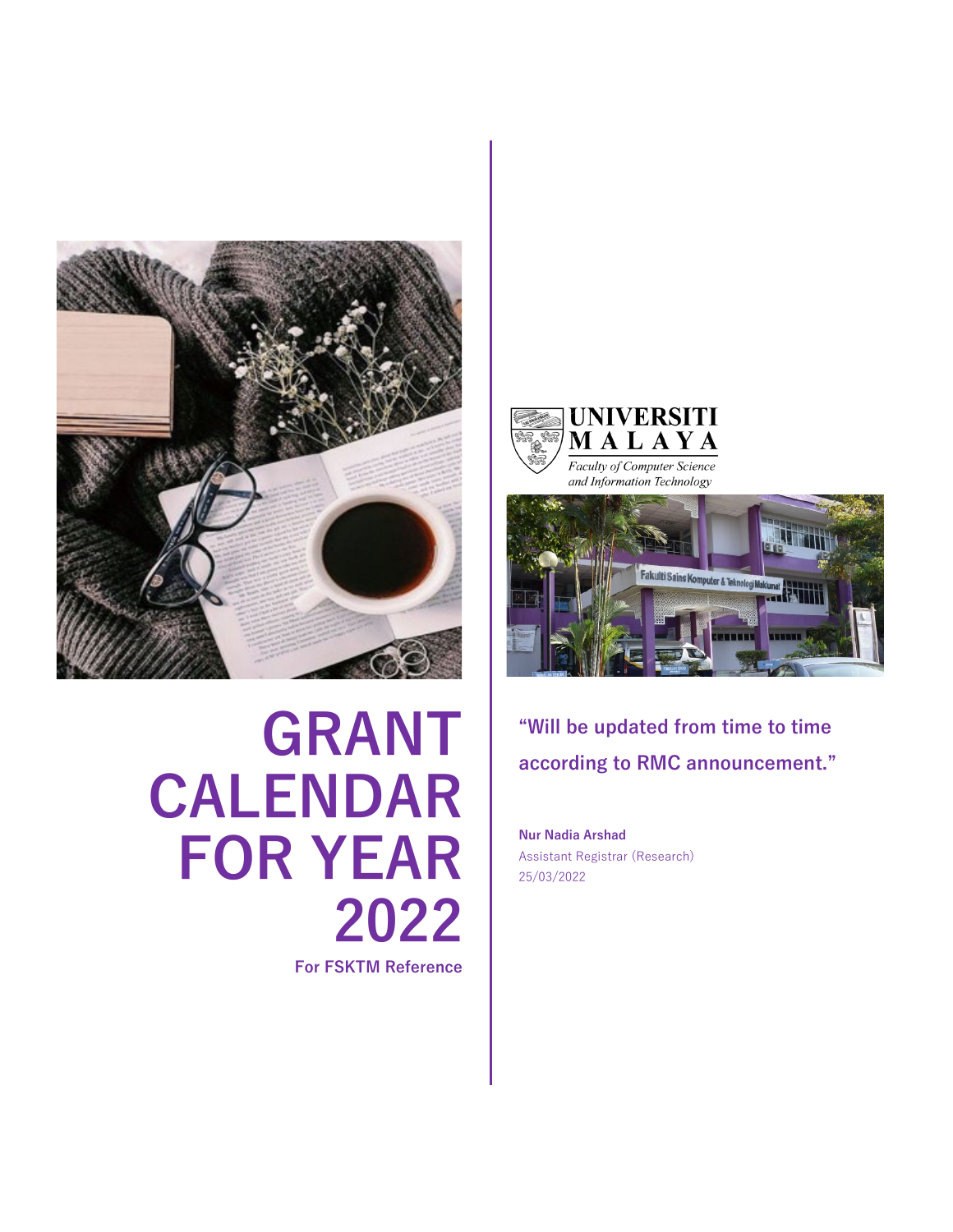

## **GRANT CALENDAR FOR YEAR 2022**

**(For FSKTM Reference)** 

| <b>NO</b>      | <b>GRANT TITLE</b>                                                                                     | <b>OPENING</b>                                                                  | <b>CLOSING</b>                                                              | <b>REMARK</b>                                                                                                                                                                    |
|----------------|--------------------------------------------------------------------------------------------------------|---------------------------------------------------------------------------------|-----------------------------------------------------------------------------|----------------------------------------------------------------------------------------------------------------------------------------------------------------------------------|
| $\mathbf{1}$   | Skim Geran Penyelidikan<br>Pembangunan Prototaip (PRGS)<br>2022 - MOHE                                 | 20/12/2021                                                                      | TDP - 14/1/2022 (Ext:<br>16/1/2022)<br>KPT-09/02/2022                       | https://mygrants.gov.<br>my                                                                                                                                                      |
| $\overline{2}$ | Skim Geran Penyelidikan<br>Fundamental (FRGS) - MOHE                                                   | 20/12/2021                                                                      | $TDP -$<br>26/01/2022 -<br>07/02/2022(before 4 pm)<br>$KPT -$<br>16/03/2022 | https://mygrants.gov.<br>my                                                                                                                                                      |
| 3              | Skim Geran Penyelidikan<br>Transdisiplinari (TRGS)                                                     | 31/01/2022                                                                      | PPGP - 28/02/2022 (before<br>12 pm)<br>$KPT -$<br>28/03/2022                | https://mygrants.gov.<br>my<br>Presentation slide to<br>PPGP (template)                                                                                                          |
| 4              | LRGS - JSU - MOHE                                                                                      | Estimate:<br>05/2022                                                            | Estimate: 06/2022                                                           | Refer Year 2020<br>date                                                                                                                                                          |
| 5              | Geran Public-Private Research<br>Network (PPRN) 2.0 Fasa 1/2022 -<br><b>KPM</b>                        | 14/01/2022                                                                      | PPGP-07/02/2022<br>(manual pdf, email)<br>KPT-14/02/2022                    | Isi borang manual<br>pprn<br>epprn.gov.my<br>(laman web boleh<br>digunakan mulai<br>1/02/2022)<br>https://epprn.mohe.g<br>ov.my                                                  |
| 6              | Science & Technology Research<br>Grant (STRG)                                                          | 01/01/2022                                                                      | PPGP - 09/05/2022 (before<br>$3$ pm $)$<br>MTSF - 31/05/2022 (online)       | www.mtsf.org                                                                                                                                                                     |
| $\overline{7}$ | eDana2.0 - Applied Innovation Fund<br>(AIF)<br><b>Technology Readiness Level (TRL</b><br>$2-4)$        | Open all year round<br>No dateline<br>Within or less than 45 days of processing |                                                                             | MOSTI melancarkan<br>MGC sebagai usaha<br>menggalakkan<br>aktiviti Penyelidikan,<br>Pembangunan,<br>Pengkomersialan<br>dan Inovasi<br>(R&D&C&I) negara<br><b>Fund Management</b> |
| 8              | eDana2.0 - Technology<br>Development Fund 1 (TED1)<br><b>Technology Readiness Level (TRL</b><br>$2-4)$ | application                                                                     |                                                                             |                                                                                                                                                                                  |
| 9              | eDana2.0 - Technology                                                                                  |                                                                                 |                                                                             | <b>System (eDana)</b>                                                                                                                                                            |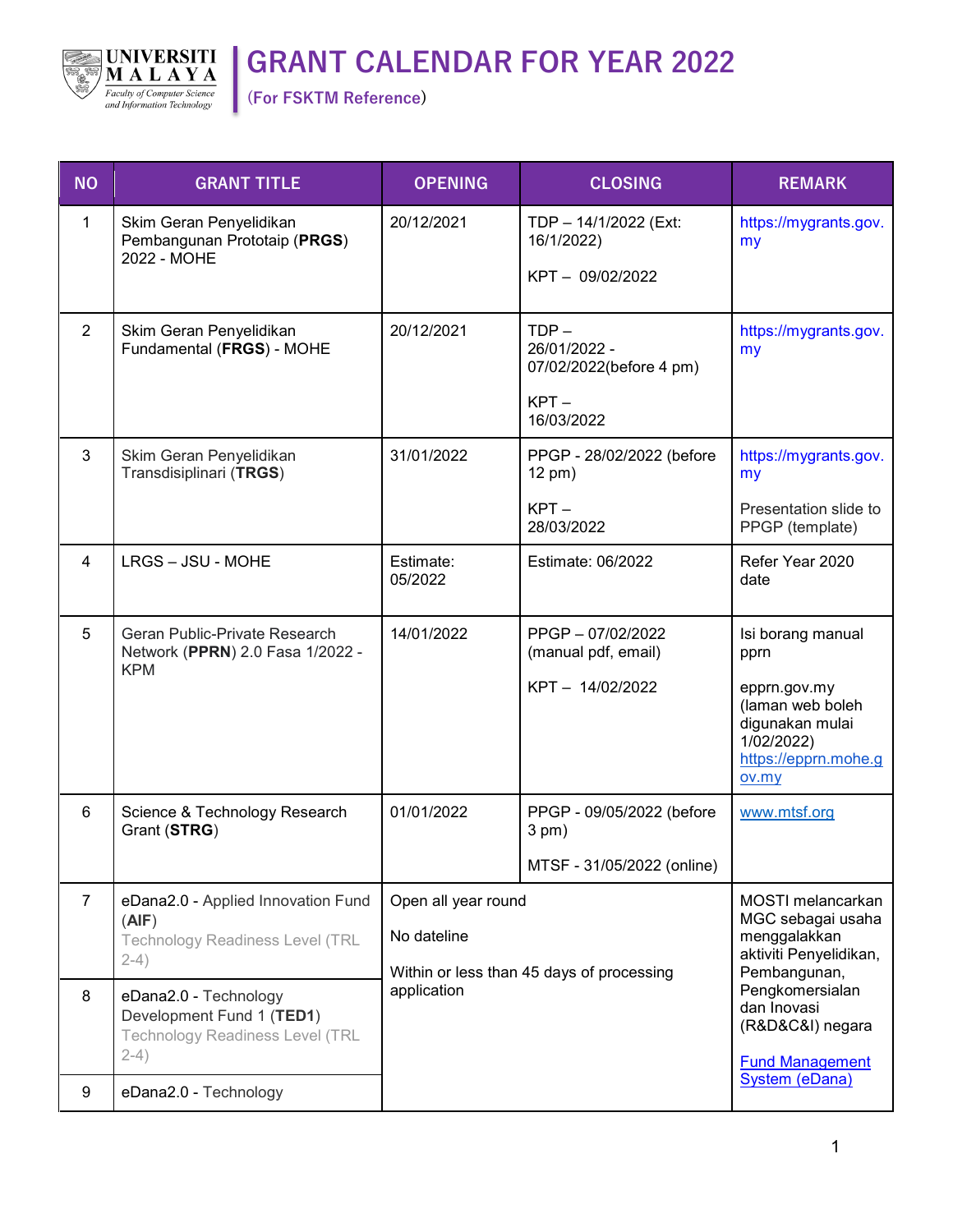|    | Development Fund 2 (TED2)<br><b>Technology Readiness Level (TRL</b><br>$4-7)$                              |                                             |                                              | (mosti.gov.my)<br>edana.mosti.gov.my/                                                                                                                         |
|----|------------------------------------------------------------------------------------------------------------|---------------------------------------------|----------------------------------------------|---------------------------------------------------------------------------------------------------------------------------------------------------------------|
| 10 | eDana2.0 - Bridging Fund (BGF)<br><b>Technology Readiness Level (TRL</b><br>$7-9)$                         |                                             |                                              |                                                                                                                                                               |
| 11 | eDana2.0 - Strategic Research<br>Fund (SRF)<br><b>Technology Readiness Level (TRL</b><br>$3-9)$            |                                             |                                              |                                                                                                                                                               |
| 12 | Dana Malaysia Social Innovation<br>(MySI) Fasa 2/2021<br>$(TRL 7 - 9)$                                     | Estimate:<br>02/2022                        | Estimate: 03/2022 (within 1<br>month)        | <b>Malaysia Social</b><br>Innovation (MySI) -<br>Yayasan Inovasi<br>Malaysia (yim.my)                                                                         |
| 13 | Dana Malaysia Social Innovation<br>(MySI) Fasa 1/2022<br>$(TRL 7 - 9)$                                     | Estimate:<br>05/2022                        | Estimate: 06/2022 (within 1<br>month)        | <b>Malaysia Social</b><br>Innovation (MySI) -<br>Yayasan Inovasi<br>Malaysia (yim.my)                                                                         |
| 14 | <b>MaGRIs (Mainstreaming Grassroots)</b><br>Innovation)<br><b>TRL 3 - 6</b>                                | Estimate: Last<br>week of Jan or<br>02/2022 | Estimate: 03/2022 (2 month<br>after opening) | https://www.yim.my                                                                                                                                            |
| 15 | i-SEE (Program inclusive SME<br>Ecosystem)                                                                 | 01/01/2022                                  | 06/2022                                      | www.iic.innomap.my                                                                                                                                            |
| 16 | <b>ASEAN Call for Proposals for</b><br>Fugaku Trial Projects - coordinated<br>by Singapore's A*STAR agency | 26/01/2022                                  | 18/02/2022                                   | Fill up Application<br>Form<br><https: www.a-<br="">star.edu.sg/docs/libr<br/>ariesprovider3/event<br/>s/acrc-fugaku-trial-<br/>application.docx&gt;</https:> |
| 17 | Matching Grant Application with<br>Jordan University of Science and<br>Technology (JUST)                   | 03/02/2022                                  | 03/03/2022                                   | Fill up Application<br>Form & submit email<br>to<br>radzuwan.abrashid<br>@mohe.gov.my                                                                         |
| 18 | The National Technology and<br>Innovation Sandbox (NTIS)                                                   | Open whole year                             |                                              | <b>Fundings</b><br>(sandbox.gov.my)                                                                                                                           |
| 19 | Deep Tech / E & E Fund                                                                                     | Open whole year                             |                                              | https://www.modalpe<br>rdana.com/                                                                                                                             |
| 20 | SATU Joint Research Scheme (JRS)<br>2022                                                                   | 09/03/2022                                  | 24/03/2022                                   | Link: SATU JOINT<br>2022                                                                                                                                      |